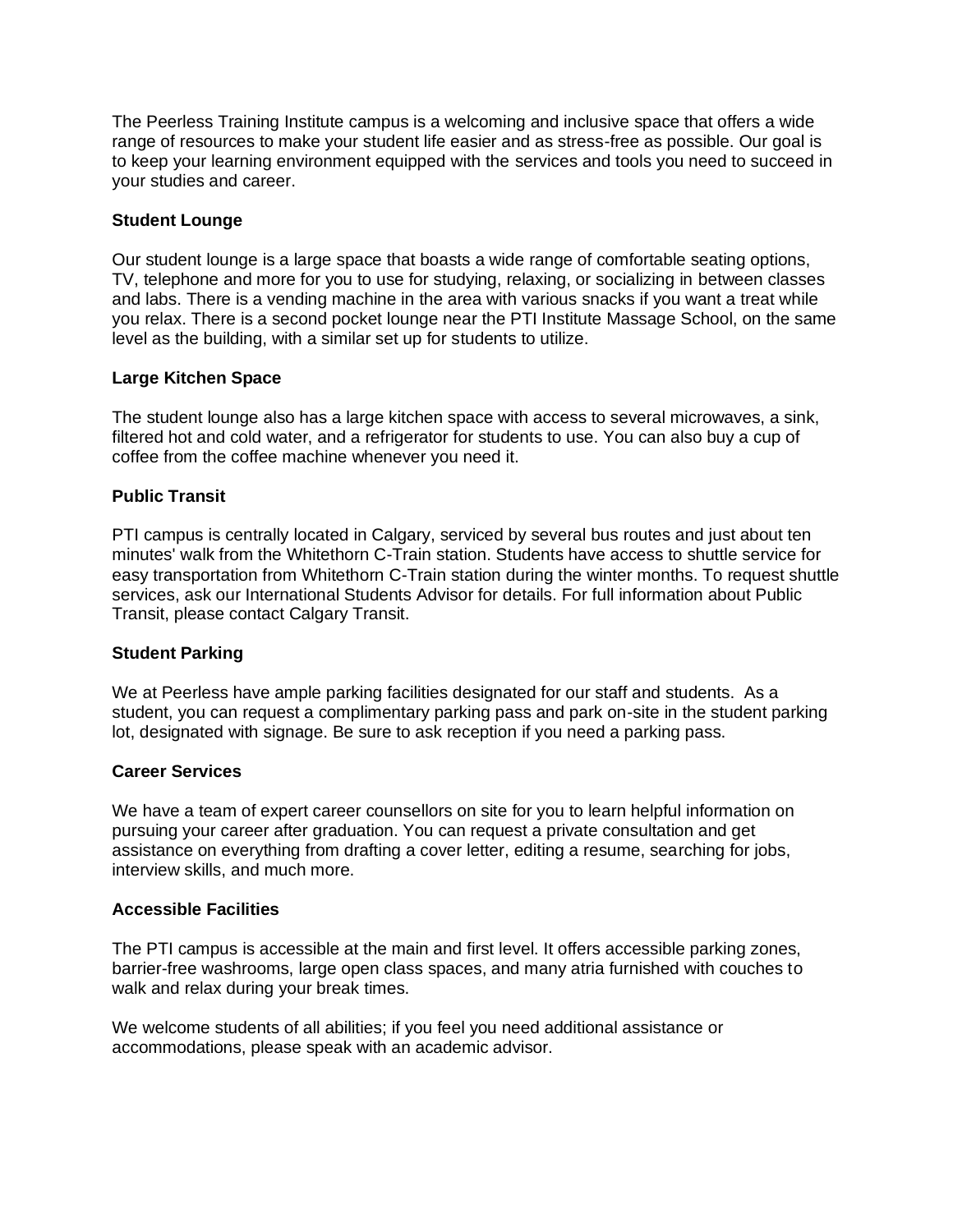# **Campus Orientation**

Every new student at PTI is required to attend a mandatory student orientation, which gives you all of the information you need before starting your program classes. Each student will be familiarized with school policies and student expectations.

### **Academic Advisors**

As a PTI student, you have access to our academic advisors to answer any of your questions. They are available on campus to ensure you have what you need to be successful as a student and after graduation. Ask our administrative team for full information and to make an appointment.

#### **Secure Wi-Fi**

There is a free high-speed student Wi-Fi network available for you to use as you need throughout the campus, details for which are usually posted on the student lounge message board. If you're having trouble connecting, please ask reception for help.

# **Computer Lab**

As a Peerless Training Institute student, you can access the computer lab and extra computers in the main student lounge area. To use them, you need to let reception know that you will need the computers, and then feel free to utilize the technology for coursework.

#### **Secure Facility**

The campus is monitored via CCTV and locked after regular business hours to ensure staff and students' safety. On-site personnel are available to help ensure the safety and security of everyone while they are on campus.

#### **Restaurants Nearby**

Several delightful restaurants and cafes are located within a half-block radius of the campus building for students to purchase meals or snacks from.

#### **Cultural Presentations**

Usually, each month, PTI celebrates campus diversity with a monthly birthday party, student of the month appreciation ceremony, special events such as family day, pot-luck meal and student cultural presentation. Refer to our events calendar for details on the next event or contact our reception team.

#### **Outdoor Picnic Areas**

Located just outside the North and South entrances to the PTI campus building are picnic benches for students to utilize if you want to relax while you get some fresh air or eat outside on a nice day. You will also find innumerable outdoor picnic spots, parks and lakes for community gathering and socializing, which will provide you with homely essence!